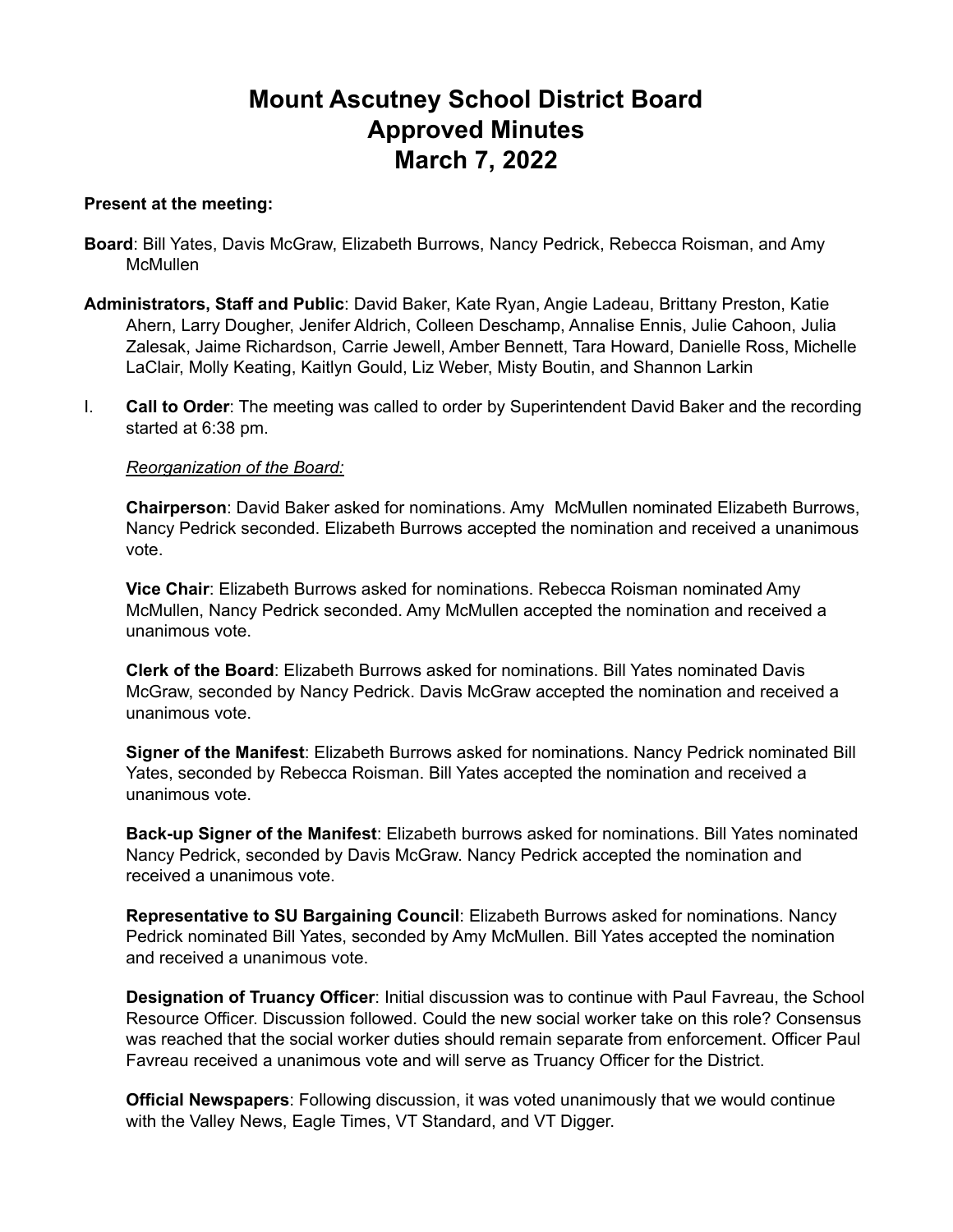**Representative to Hartford Area Career & Technology Center**: Bill Yates volunteered to take this role and received a unanimous vote of the board.

**Representative to Windsor Improvement Corporation (WIC):** Elizabeth Burrows nominated Amy McMullen, seconded by Nancy Pedrick. Amy McMullen accepted the nomination and received a unanimous vote.

**Establishment of regular time, place, and date of monthly meeting**: Following discussion, the board voted unanimously to hold the monthly meeting on the 2nd Monday of the month at 6:30 p.m.

**District Treasurer**: The board voted unanimously to appoint Nancy Pedrick.

**District Clerk**: This vote was postponed.

# II. **Changes/Additions to the Agenda**: None

# III. **Approval of Minutes**

a) February 7, 2022 Rebecca Roisman motioned to approve Seconded by Amy McMullen 5 voted aye; 1 abstention

# IV. **Public Participation/Announcements**:

- Julia Zalesak spoke on mask concerns.
- Amy McMullen thanked the community for voting and approving the budget.

#### V. **Principal's Report**:

- Discussion on Personalized Learning Plan, student success plans, and assisting students to set personal and educational goals.
- Brittany Preston presented on the Data Drive.
- To view the Principal's Report PowerPoint presentation, please click [HERE](https://drive.google.com/file/d/1ctd5nhCuz2mPNzKCNeiCE_tW6ByeJfha/view?usp=sharing).

#### VI. **Superintendent's Report:**

COVID Update: The mask decision will be taken at the Supervisory Union Board meeting on, Monday, March 14th. The decision will be made following CDC guidelines on risk, with the goal to keep students and staff healthy and safe and to keep schools open.

#### VII. **Items for Discussion**

- a) *JEDI Update*: Elizabeth Burrows asked for a volunteer to attend meetings and act as a school board liaison to this committee. Rebecca Roisman volunteered. Elizabeth Burrows hopes to have a more robust discussion regarding support for middle school students.
- b) *Capital Reserve Wish List*: Will put off another month to get dollar figures for the van. Larry Dougher will present a five year maintenance plan at the April meeting.
- c) *Inter/Intra-district Choice*: Jenifer Aldrich shared where the subcommittee is and that the next step is to invite community members to join in the discussion.

# VIII. **Items for Action**: None